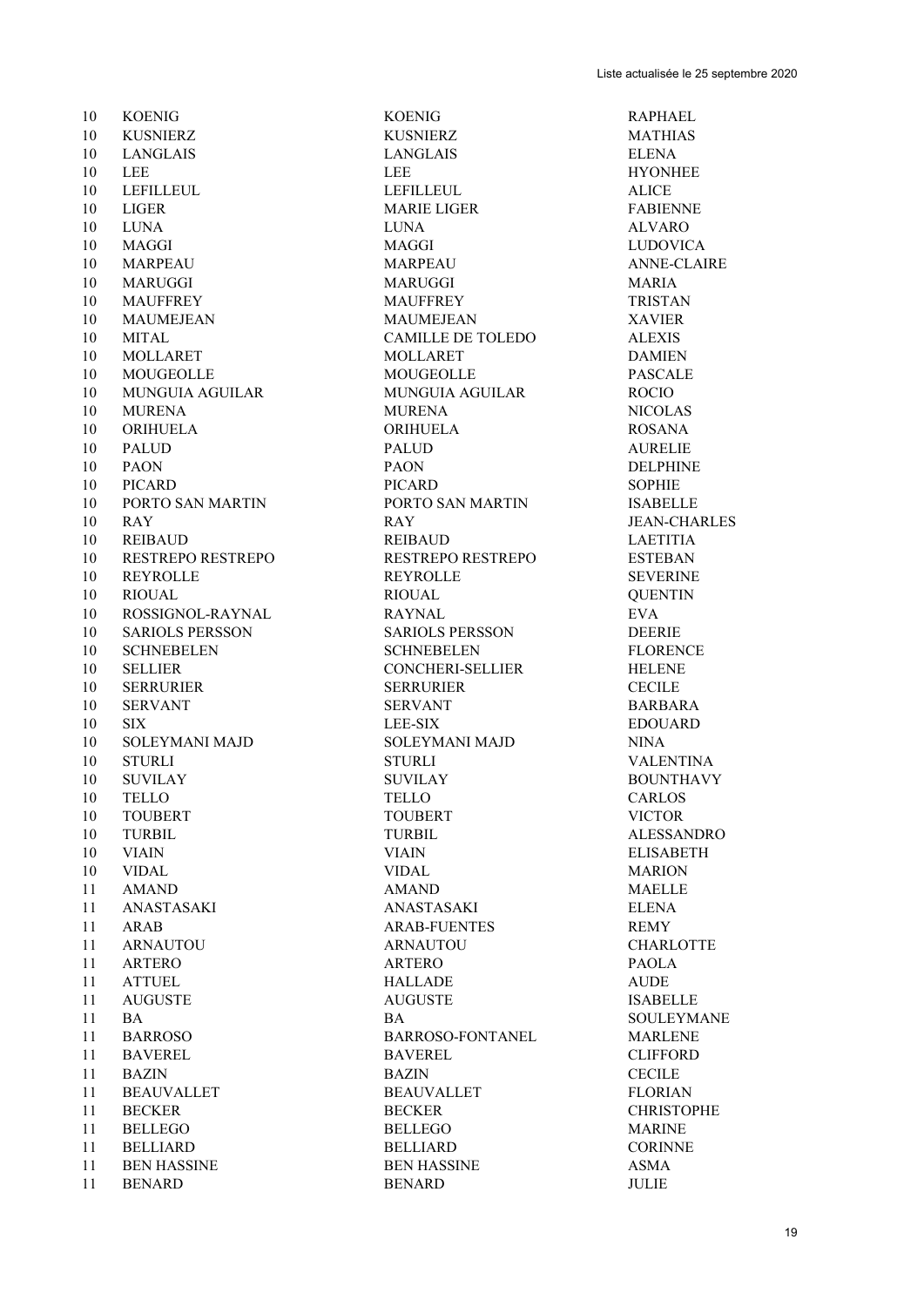BLANCHARD BLANCHARD CHARLOTTE BLILI G-BLILI LEILA 11 BLUMENTHAL BLUMENTHAL-DRAME ALICE BONZOM BONZOM ALICE 11 BOUDET BOUDET-BRUGAL ALEXANDRA BOUFOY-BASTICK BASTICK ZACHARYAS AMAURY BOULIN BOULIN MYRIAM BOURDEAU BOURDEAU MARION 11 BOUTON BOUTON-KELLY BURTIN BURTIN OLIVIER CAMERLYNCK CAMERLYNCK NATHALIE CANTERO CANTERO HERVE CARTER CARTER LAURA CASSIGNEUL CASSIGNEUL ADELE CHARLES CHARLES CARTER CHARTIER CHARTIER FABIEN RAYMOND ANDRE CHICK CHICK KRISTINE CONTRERAS ROA CONTRERAS ROA LEONARDO COURTOIS COURTOIS CEDRIC COUSIN COUSIN JUSTINE 11 CRIBLE LUDIVINE DAJKO DAJKO NATHALIE 11 DAMIENS DAMIENS ANTOINE 11 DE BONT DE BONT LESLIE 11 DE LARMINAT DE LARMINAT ELIANE DECAIX DECAIX CECILE 11 DELCOURT DELCOURT DELOIET IRENE DELHORME DELHORME CAROLE 11 DELMAS LISE DEMOUX DEMOUX ANNA DESHMUKH DESHMUKH PRIYANKA DESTENAY DESTENAY EMMANUEL DIABANGOUAYA DIABANGOUAYA CELESTIN DICKINSON HEUILLARD CLAIRE DJENNANE HAOUCHENE KARIMA DUBOIS DUBOIS FLORENT DUCOTEY DUCOTEY YVELIN DUFOUR DUFOUR SANDRA FANG FANG LOUISE FEASSON FEASSON VIVIEN FEREY FEREY AMELIE FLOQUET FLOQUET FLORENCE FRANKLIN FRANKLIN-LANDI REBECCA GABRY GABRY GHISLAINE GAGNERET GAGNERET DIANE GAILLARD GAILLARD MATHILDE GANNE GANNE YANNICK GAUTIER GAUTIER LAURENCE GAY GAY JULIE GENTENS GENTENS CAROLINE GIFFARD-FORET GIFFARD-FORET PAUL GIRARD GIRARD ROMAIN GIREL GIREL-PIETKA VIRGINIE GIRODET GIRODET CATHERINE GOLDER GOLDER YVES GUYOMARD GUIHARD CHANTAL HAGHSHENAS HAGHSHENAS LEILA 11 HAMZA ANISSA

HANSSON HANSSON JOHN-ERIK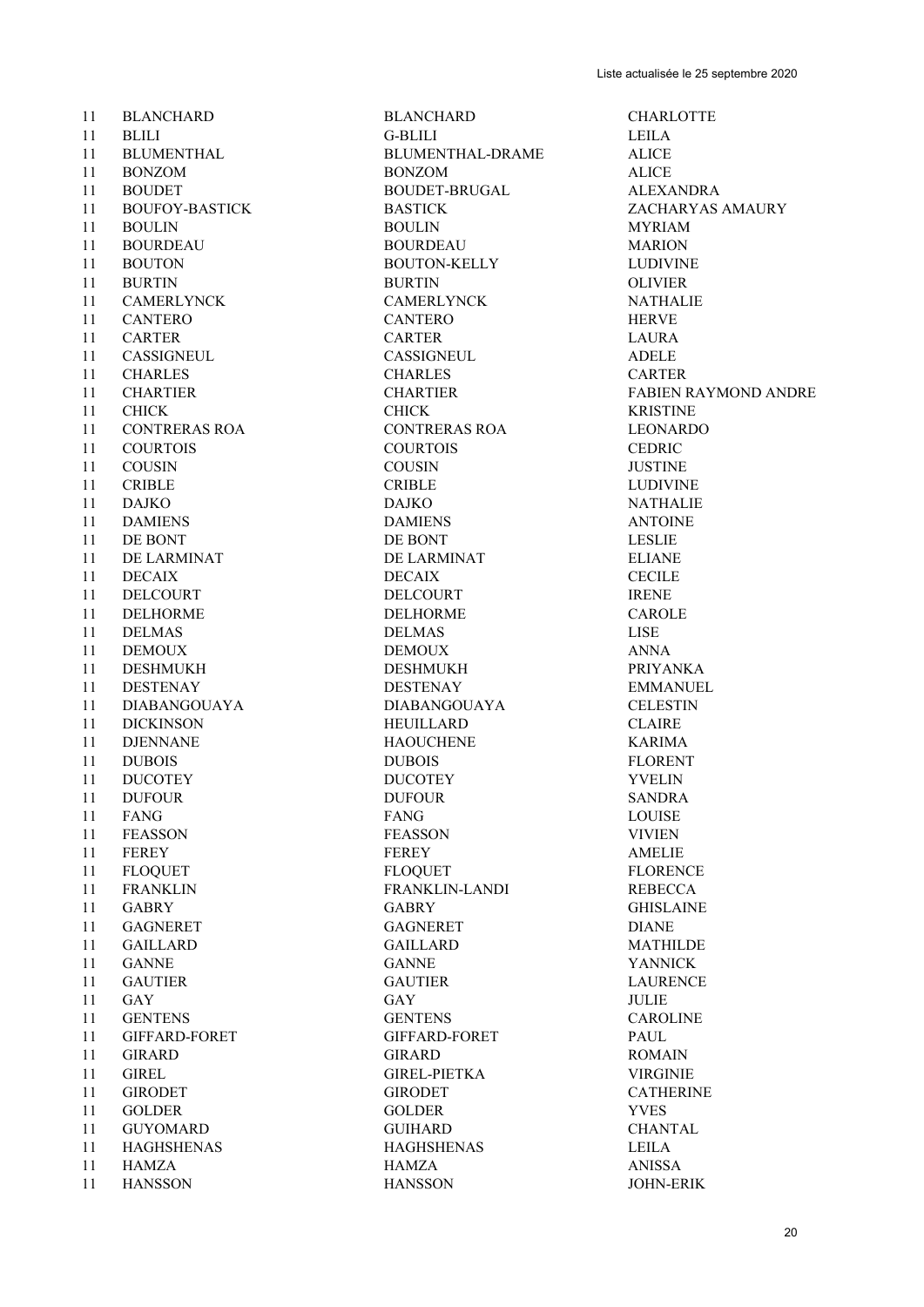| 11 | <b>HERCEND</b>     | <b>HERCEND</b>         | <b>OLIVIER</b>    |
|----|--------------------|------------------------|-------------------|
| 11 | <b>JAUNAS</b>      | <b>JAUNAS</b>          | <b>VINCENT</b>    |
| 11 | <b>JINDANI</b>     | <b>JINDANI</b>         | <b>INGRID SHI</b> |
| 11 | <b>JOSEPH</b>      | <b>JOSEPH</b>          | <b>CHARLES</b>    |
| 11 | <b>KENNEDY</b>     | <b>KENNEDY</b>         | <b>KEVIN</b>      |
| 11 | <b>KULIGOWSKA</b>  | <b>ESNAULT</b>         | <b>MARGOT</b>     |
| 11 | <b>KYNE</b>        | <b>KYNE</b>            | <b>RACHEL</b>     |
| 11 | <b>LABETOULLE</b>  | <b>LABETOULLE</b>      | <b>AUDE</b>       |
| 11 | <b>LABRUNE</b>     | <b>LABRUNE</b>         | PIERRE            |
| 11 | <b>LANTERI</b>     | <b>LANTERI</b>         | <b>MARINE</b>     |
| 11 | <b>LAPORTE</b>     | <b>LAPORTE</b>         | <b>SAMANTHA</b>   |
| 11 | <b>LECLERCQ</b>    | <b>LECLERCQ</b>        | <b>BENOIT</b>     |
| 11 | <b>LELANDAIS</b>   | <b>LELANDAIS</b>       | <b>MANON</b>      |
| 11 | <b>LESSINGER</b>   | <b>LESSINGER</b>       | <b>ENORA</b>      |
| 11 | <b>LOCHOT</b>      | <b>LOCHOT</b>          | <b>CELINE</b>     |
| 11 | <b>LOUINET</b>     | <b>LOUINET</b>         | <b>PATRICE</b>    |
| 11 | <b>MACADRE</b>     | <b>MACADRE</b>         | <b>PAULINE</b>    |
| 11 | <b>MAGALHAES</b>   | <b>MAGALHAES</b>       | <b>MARGAUX</b>    |
| 11 | <b>MAKNI</b>       | <b>MAKNI-BEJAR</b>     | <b>RIM</b>        |
| 11 | MARC GOETZMANN     | <b>GOETZMANN</b>       | <b>MARC</b>       |
| 11 | <b>MARK</b>        | <b>MARK</b>            | <b>SEAN</b>       |
| 11 | <b>MARTIKAINEN</b> | <b>MARTIKAINEN</b>     | <b>HANNA</b>      |
| 11 | <b>MARTY</b>       | <b>MARTY</b>           | <b>CAROLINE</b>   |
| 11 | <b>MEUNIER</b>     | <b>MEUNIER</b>         | <b>MELANIE</b>    |
| 11 | <b>MITRAN</b>      | <b>MITRAN</b>          | <b>EMILIE</b>     |
| 11 | <b>MOLAIE</b>      | <b>MOLAIE</b>          | <b>SAYENA</b>     |
| 11 | <b>NAULT</b>       | <b>NAULT</b>           | <b>EDWIGE</b>     |
| 11 | <b>NEWBOULD</b>    | <b>NEWBOULD</b>        | MARY-CEL          |
| 11 | <b>NORMAND</b>     | <b>NORMAND</b>         | <b>MARION</b>     |
| 11 | <b>PARC</b>        | PARC                   | <b>CATHY</b>      |
| 11 | <b>PERRIER</b>     | <b>PERRIER</b>         | <b>MARIE</b>      |
| 11 | <b>PESTY</b>       | <b>PESTY</b>           | <b>MARION</b>     |
| 11 | <b>PETIT</b>       | <b>MARQUIS</b>         | <b>AUDE</b>       |
| 11 | <b>PETITJEAN</b>   | <b>PETITJEAN</b>       | <b>CLEMENT</b>    |
| 11 | <b>PILLOT</b>      | <b>PILLOT</b>          | <b>CLEMENCE</b>   |
| 11 | <b>PLEYER</b>      | <b>PLEYER</b>          | <b>MICHAEL</b>    |
| 11 | <b>POIX</b>        | <b>POIX</b>            | <b>CECILE</b>     |
|    |                    |                        |                   |
| 11 | <b>POTTER</b>      | <b>POTTER</b>          | <b>DAVID</b>      |
| 11 | <b>PRIVAT</b>      | <b>PRIVAT</b>          | <b>ALEXANDR</b>   |
| 11 | RA                 | RA                     | <b>JAEWON</b>     |
| 11 | <b>RAUZIER</b>     | <b>RAUZIER</b>         | <b>VALERIE</b>    |
| 11 | <b>RAY</b>         | <b>RAY</b>             | <b>ALICE</b>      |
| 11 | <b>REBILLON</b>    | <b>REBILLON</b>        | <b>CAROLE</b>     |
| 11 | <b>RIBIERAS</b>    | <b>RIBIERAS</b>        | <b>AMELIE</b>     |
| 11 | <b>RICHARD</b>     | <b>RICHARD</b>         | <b>SOPHIE</b>     |
| 11 | <b>ROMAIN</b>      | <b>ROMAIN</b>          | <b>LAURENCE</b>   |
| 11 | <b>ROOKES</b>      | <b>ROOKES</b>          | <b>STEPHEN E</b>  |
| 11 | <b>ROUAUD</b>      | <b>ROUAUD</b>          | <b>JULIE</b>      |
| 11 | <b>ROUSSEAU</b>    | <b>ROUSSEAU</b>        | DELPHINE-         |
| 11 | <b>SALARI</b>      | <b>SALARI</b>          | <b>CHIARA</b>     |
| 11 | <b>SARROUY</b>     | <b>SARROUY</b>         | <b>MARION</b>     |
| 11 | SASU               | <b>SASU</b>            | <b>ILEANA</b>     |
| 11 | <b>SAVATIER</b>    | <b>LAHONDES</b>        | <b>CELINE</b>     |
| 11 | <b>SCHUG</b>       | $\operatorname{SCHUG}$ | <b>DANIEL</b>     |
| 11 | <b>SIBER</b>       | <b>SIBER</b>           | <b>MOULOUD</b>    |
| 11 | <b>SIDOROVA</b>    | <b>SIDOROVA</b>        | <b>ELENA</b>      |
| 11 | <b>SIX</b>         | <b>LEE-SIX</b>         | <b>EDOUARD</b>    |
| 11 | <b>SOMMERER</b>    | <b>SOMMERER</b>        | <b>LOTTE</b>      |

 HERCEND HERCEND OLIVIER JINDANI JINDANI INGRID SHIRIN NEWBOULD MARY-CELINE ROOKES STEPHEN EDWARD ROUSSEAU DELPHINE-ANNE SALARI CHIARA